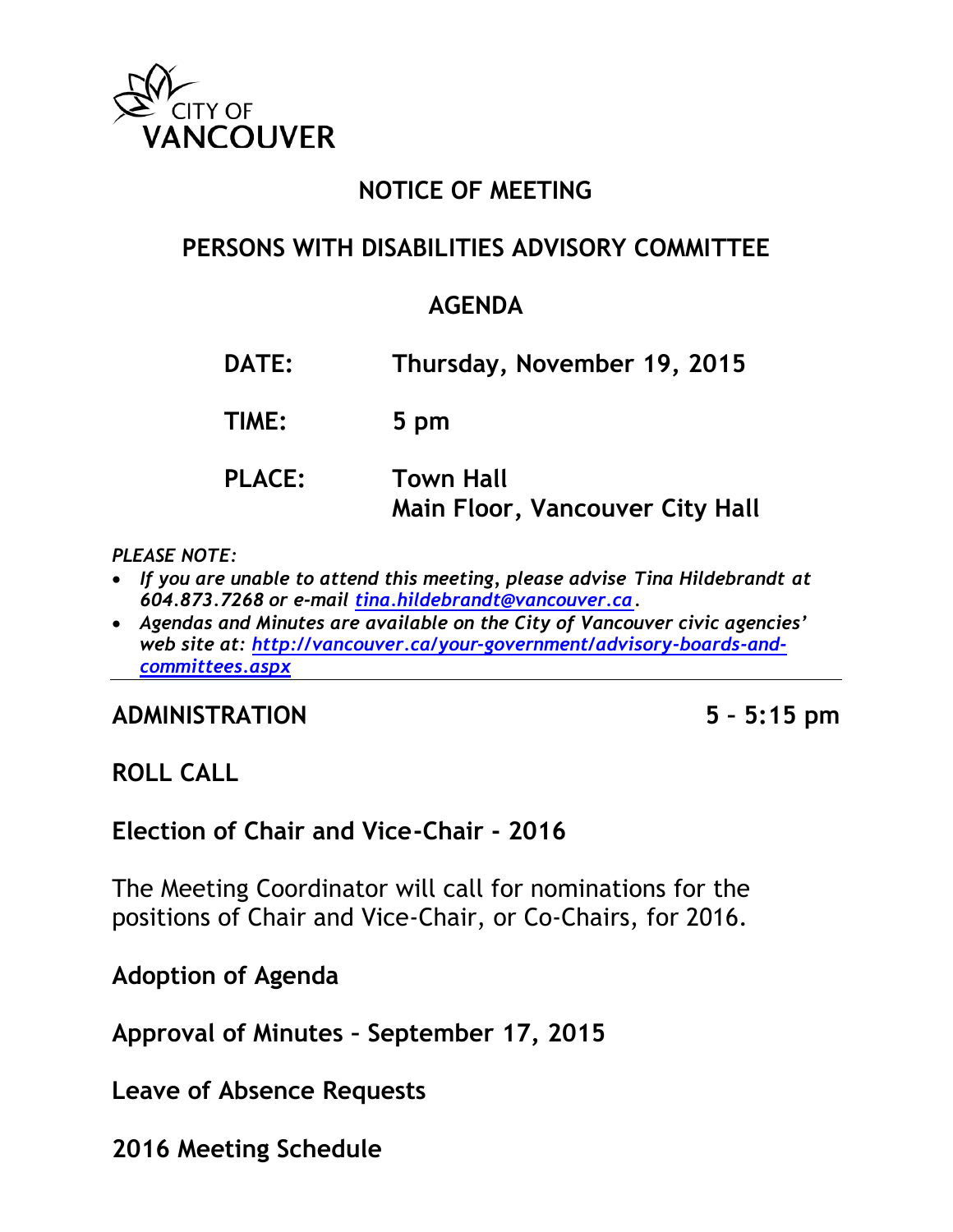## **BUSINESS**

#### **1. Liaison Reports 5:15 – 5:30 pm**

Councillor George Affleck Councillor Melissa De Genova Commissioner Michael Wiebe Trustee Christopher Richardson Stephanie Kripps, VPL Staff Liaisons

#### **2. CAN connection 5:30 – 5:55 pm**

Lois Turner, Regional Coordinator, BC - Communication Access Now (CAN) Project, will provide an update on CAN's free elearning modules and seek feedback.

## **3. COV Updates**

|                                       | a) Budget presentation | $5:55 - 6:10$ pm |
|---------------------------------------|------------------------|------------------|
| PWDAC members will provide an update. |                        |                  |
|                                       | b) Taxi Licences       | $6:10 - 6:20$ pm |
| PWDAC members will provide an update. |                        |                  |
|                                       | c) Event guidelines    | $6:20 - 6:30$ pm |
| PWDAC members will provide an update. |                        |                  |
|                                       |                        |                  |

**d) Transit network changes 6:30 – 6:40 pm**

Staff from the City-wide and Regional Planning Division will provide an update on TransLink's proposed changes to transit networks in Vancouver.